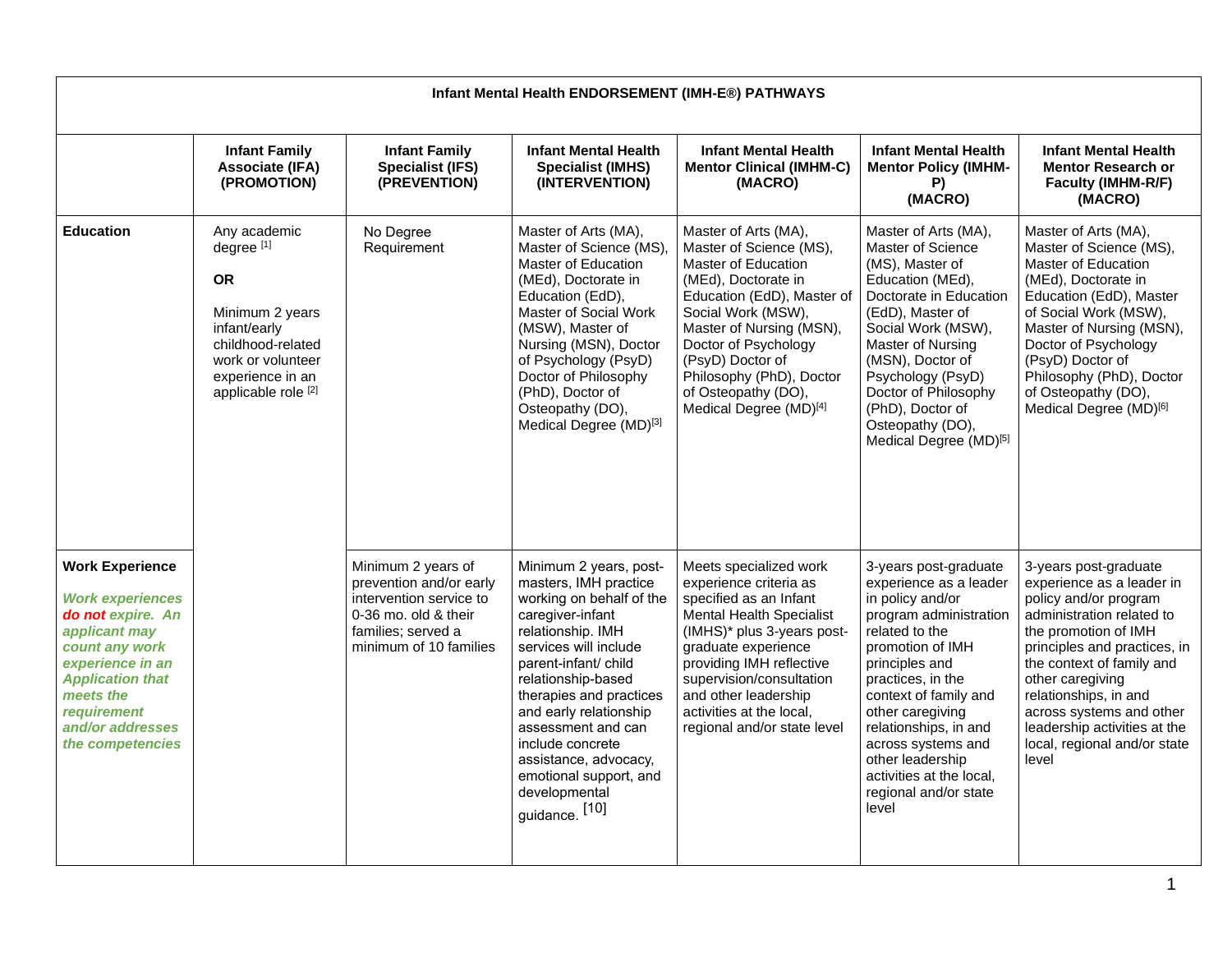| <b>In-Service</b><br><b>Training</b><br>Training<br>experiences do<br>not expire. An<br>applicant may<br>count any training<br>experience in an<br><b>Application that</b><br>addresses the<br>competencies and<br>has added to their<br>knowledge and<br>skills, no matter<br>how long ago<br>they have<br>received the<br>training | Minimum 30 hours; on<br>average, IFA<br>applicants enter 40<br>hours to demonstrate<br>fulfillment of the<br>competencies | Minimum 30 hours; on<br>average, IFS applicants<br>enter 50 hours to<br>demonstrate fulfillment<br>of the competencies                                                                                                                                                                                                                          | Minimum 30 hours; on<br>average, IMHS<br>applicants enter 75<br>hours to demonstrate<br>fulfillment of the<br>competencies                                                                                                                                                                    | Minimum 30 hours; on<br>average, IMHM applicants<br>enter 75 hours to<br>demonstrate fulfillment of<br>the competencies<br>A minimum of 15-hours<br>must be didactic training<br>about the provision of RSC                                                                                                                                                    | Minimum 30 hours; on<br>average, IMHM<br>applicants enter 75<br>hours to demonstrate<br>fulfillment of the<br>competencies | Minimum 30 hours; on<br>average, IMHM applicants<br>enter 75 hours to<br>demonstrate fulfillment of<br>the competencies |
|--------------------------------------------------------------------------------------------------------------------------------------------------------------------------------------------------------------------------------------------------------------------------------------------------------------------------------------|---------------------------------------------------------------------------------------------------------------------------|-------------------------------------------------------------------------------------------------------------------------------------------------------------------------------------------------------------------------------------------------------------------------------------------------------------------------------------------------|-----------------------------------------------------------------------------------------------------------------------------------------------------------------------------------------------------------------------------------------------------------------------------------------------|----------------------------------------------------------------------------------------------------------------------------------------------------------------------------------------------------------------------------------------------------------------------------------------------------------------------------------------------------------------|----------------------------------------------------------------------------------------------------------------------------|-------------------------------------------------------------------------------------------------------------------------|
| Leadership                                                                                                                                                                                                                                                                                                                           | None                                                                                                                      | None                                                                                                                                                                                                                                                                                                                                            | None                                                                                                                                                                                                                                                                                          | Yes <sup>[7]</sup>                                                                                                                                                                                                                                                                                                                                             | Yes <sup>[8]</sup>                                                                                                         | Yes <sup>[9]</sup>                                                                                                      |
| Membership in<br><b>NCIMHA</b>                                                                                                                                                                                                                                                                                                       | Yes                                                                                                                       | Yes                                                                                                                                                                                                                                                                                                                                             | Yes                                                                                                                                                                                                                                                                                           | Yes                                                                                                                                                                                                                                                                                                                                                            | Yes                                                                                                                        | Yes                                                                                                                     |
| <b>Code of Ethics</b>                                                                                                                                                                                                                                                                                                                | Signed                                                                                                                    | Signed                                                                                                                                                                                                                                                                                                                                          | Signed                                                                                                                                                                                                                                                                                        | Signed                                                                                                                                                                                                                                                                                                                                                         | Signed                                                                                                                     | Signed                                                                                                                  |
| <b>Endorsement</b><br><b>Agreement</b>                                                                                                                                                                                                                                                                                               | Signed                                                                                                                    | Signed                                                                                                                                                                                                                                                                                                                                          | Signed                                                                                                                                                                                                                                                                                        | Signed                                                                                                                                                                                                                                                                                                                                                         | Signed                                                                                                                     | Signed                                                                                                                  |
| <b>Reflective</b><br><b>Supervision or</b><br><b>Consultation</b><br>(RSC)<br><b>Reflective</b><br>supervision hours<br>do not expire.                                                                                                                                                                                               | Not required, but<br>recommended                                                                                          | Minimum 24 clock<br>hours received within a<br>1-2 year time-frame of<br>relationship-focused<br>RSC, with an approved<br>supervisor/consultant,<br>individually or in a<br>group, while:<br>providing services to<br>infants and toddlers (0<br>up to 36 months) and<br>families and/or<br>providing mental health<br>consultation services (0 | Minimum 50 clock<br>hours received within 1-<br>2 year time-frame of<br>relationship-focused,<br>RSC, with an approved<br>supervisor/consultant,<br>individually or in a<br>group, post-Masters,<br>while providing services<br>to infants and toddlers<br>$(0 - 36$ months), and<br>families | Minimum 50 clock hours<br>received within 1-2 year<br>time-frame of relationship-<br>focused RSC, with an<br>approved<br>supervisor/consultant,<br>individually or in a group,<br>while providing RSC to<br>infant-family professionals<br>A minimum of 25-hours of<br>the RSC received should<br>be about the RSC that the<br>applicant provides to<br>others | Not required, but<br>recommended                                                                                           | Not required, but<br>recommended                                                                                        |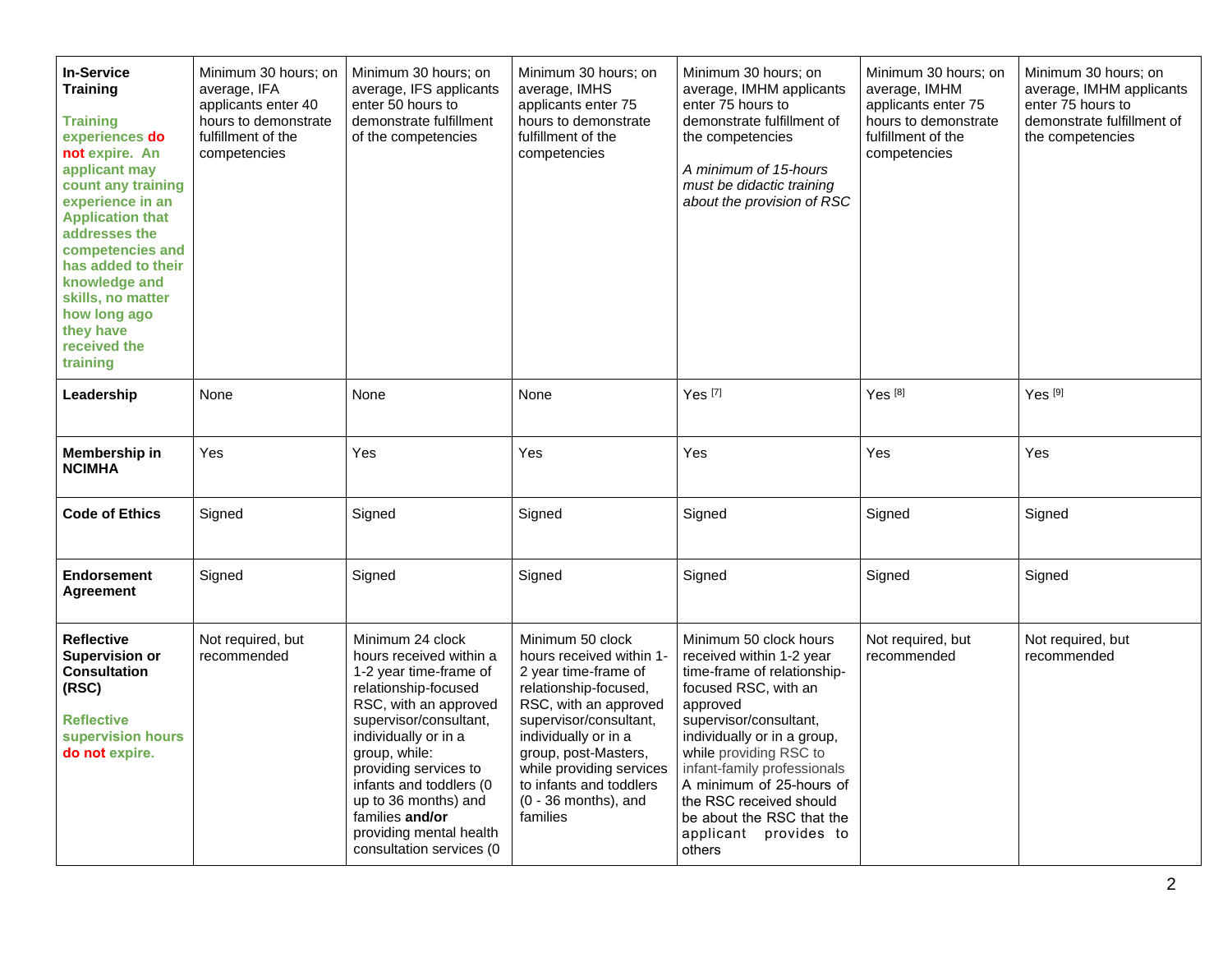|                                    |                                                                                                                                                                                                                                                                                                             | up to 36 months)<br>through a relational lens<br>with a focus on social<br>emotional development<br>and/or<br>providing supervision to<br>staff who are providing<br>services to infants and<br>toddlers (0 up to 36<br>months) and families<br>and/or<br>providing supervision to<br>staff who are providing<br>mental health<br>consultation services (0<br>up to 36 months)<br>through a relational lens<br>with a focus on social<br>emotional development |                                                                                                                                                                                                                                                    |                                                                                                                       |                                                                                                                                                                                            |                                                                                                                                                                                                                                                                                                         |
|------------------------------------|-------------------------------------------------------------------------------------------------------------------------------------------------------------------------------------------------------------------------------------------------------------------------------------------------------------|----------------------------------------------------------------------------------------------------------------------------------------------------------------------------------------------------------------------------------------------------------------------------------------------------------------------------------------------------------------------------------------------------------------------------------------------------------------|----------------------------------------------------------------------------------------------------------------------------------------------------------------------------------------------------------------------------------------------------|-----------------------------------------------------------------------------------------------------------------------|--------------------------------------------------------------------------------------------------------------------------------------------------------------------------------------------|---------------------------------------------------------------------------------------------------------------------------------------------------------------------------------------------------------------------------------------------------------------------------------------------------------|
| applicant can<br>receive RSC from  | IMHM-C, IMHS, IFS                                                                                                                                                                                                                                                                                           | IMHM-C, IMHS, or IFS                                                                                                                                                                                                                                                                                                                                                                                                                                           | <b>IMHM-C or IMHS</b>                                                                                                                                                                                                                              | <b>IMHM-C</b>                                                                                                         | IMHM-C                                                                                                                                                                                     | IMHM-C                                                                                                                                                                                                                                                                                                  |
| <b>Reference</b><br><b>Ratings</b> | Three<br>1. Current supervisor<br>2. Individual who is<br>endorsed as an IFA,<br>IFS, IMHS, or IMHM<br>OR is familiar with the<br>Competency<br>Guidelines and vetted<br>by NCIMHA<br>3. Colleague, or a<br>parent/recipient of<br>services (paid or<br>volunteer), teacher,<br>CDA mentor, Board<br>member | Three<br>1. Current program<br>supervisor, teacher,<br>trainer or consultant<br>2. Person providing<br><b>RSC</b><br>3. Another supervisor,<br>teacher, trainer or<br>consultant; or a<br>colleague                                                                                                                                                                                                                                                            | Three<br>1. Current program<br>supervisor, teacher,<br>trainer or consultant<br>2. Person providing<br><b>RSC</b><br>3. Another supervisor,<br>teacher, trainer or<br>consultant; colleague;<br>or supervisee (if<br>applicant is a<br>supervisor) | Three<br>1. Current program<br>supervisor<br>2. Person providing RSC<br>3. Person receiving RSC<br>from the applicant | Three<br>1. Current program<br>supervisor<br>2. Person providing<br>RSC, if applicable<br>3. If no one available<br>from first two<br>categories, candidate<br>may ask three<br>colleagues | Three<br>1. Current department<br>supervisor or chair if<br>he/she is familiar with<br>IMH. If not, applicant may<br>ask a colleague<br>2. Person providing RSC,<br>if applicable. If not<br>applicable, applicant may<br>ask a colleague<br>3. Student taught and/or<br>supervised by the<br>applicant |